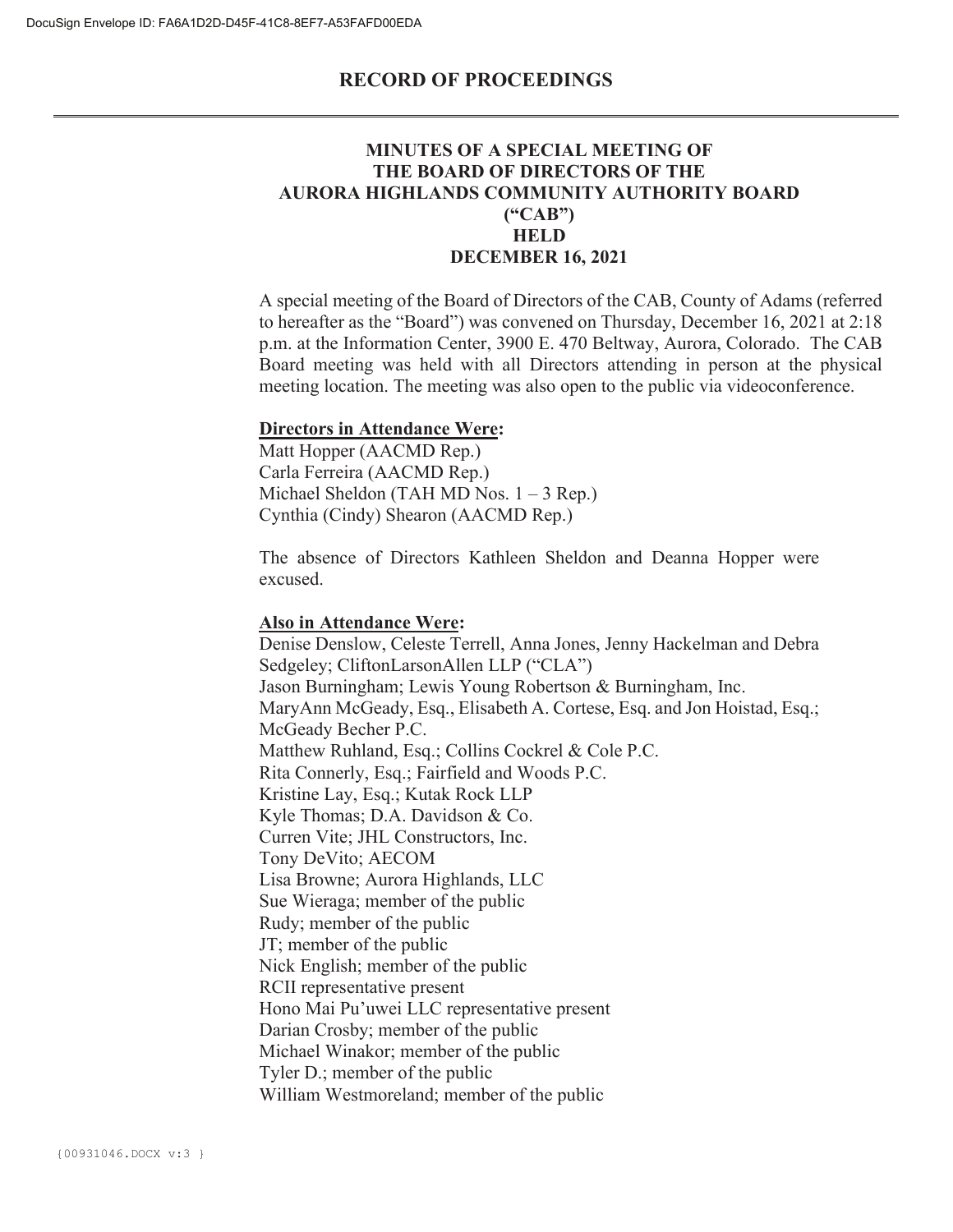Rudolph Hicks; member of the public Tami Romeis; member of the public John Henderson; Coloradans for Metro District Reform Other Members of the Public were in attendance virtually without identification

ADMINISTRATIVE **MATTERS Disclosure of Potential Conflicts of Interest:** Attorney Cortese discussed the requirements of Colorado law to disclose any potential conflicts of interest or potential breaches of fiduciary duty of the Board of Directors to the Secretary of State. The members of the Board were requested to disclose any potential conflicts of interest with regard to any matters scheduled for discussion at this meeting, and incorporated for the record those applicable disclosures made by the Board members prior to this meeting in accordance with statute. It was noted that the disclosures of potential conflicts of interest were filed with the Secretary of State for all Directors. No new conflicts were disclosed.

> **Quorum/Confirmation of Meeting Location/Posting of Notice:** Director M. Hopper confirmed a quorum for the special meeting. The Board entered into a discussion regarding the requirements of Section 32-1-903(1), C.R.S., concerning the location of the CAB's Board meeting. Following discussion, upon motion duly made by Director Ferreira, seconded by Director M. Sheldon and, upon vote, unanimously carried, the Board determined to conduct this meeting at the abovestated location, with all Directors attending in person, and the consultants attending via videoconference. The Board further noted that notice providing the time, date and location was duly posted and that no objections, or any requests that the means of hosting the meeting be changed by any interested persons have been received.

> **Agenda:** The Board considered the proposed Agenda for the CAB's special meeting. Following discussion, upon motion duly made by Director Ferreira, seconded by Director M. Sheldon and, upon vote, unanimously carried, the Agenda was approved, as amended to add discussion regarding the engagement of Timberline District Consulting, LLC under Manager Matters.

> **Public Comment:** The Board accepted comments from residents of the CAB service area and other interested persons.

CONSENT AGENDA

The Board considered the following actions:

## **Approve Letter of Agreement by and between the CAB and Suter Media Relations, LLC, d/b/a Suter Media Relations;**

**Approve Engagement Letter by and between the CAB and Wheeler Trigg O'Donnell LLP as CAB Litigation Counsel; and**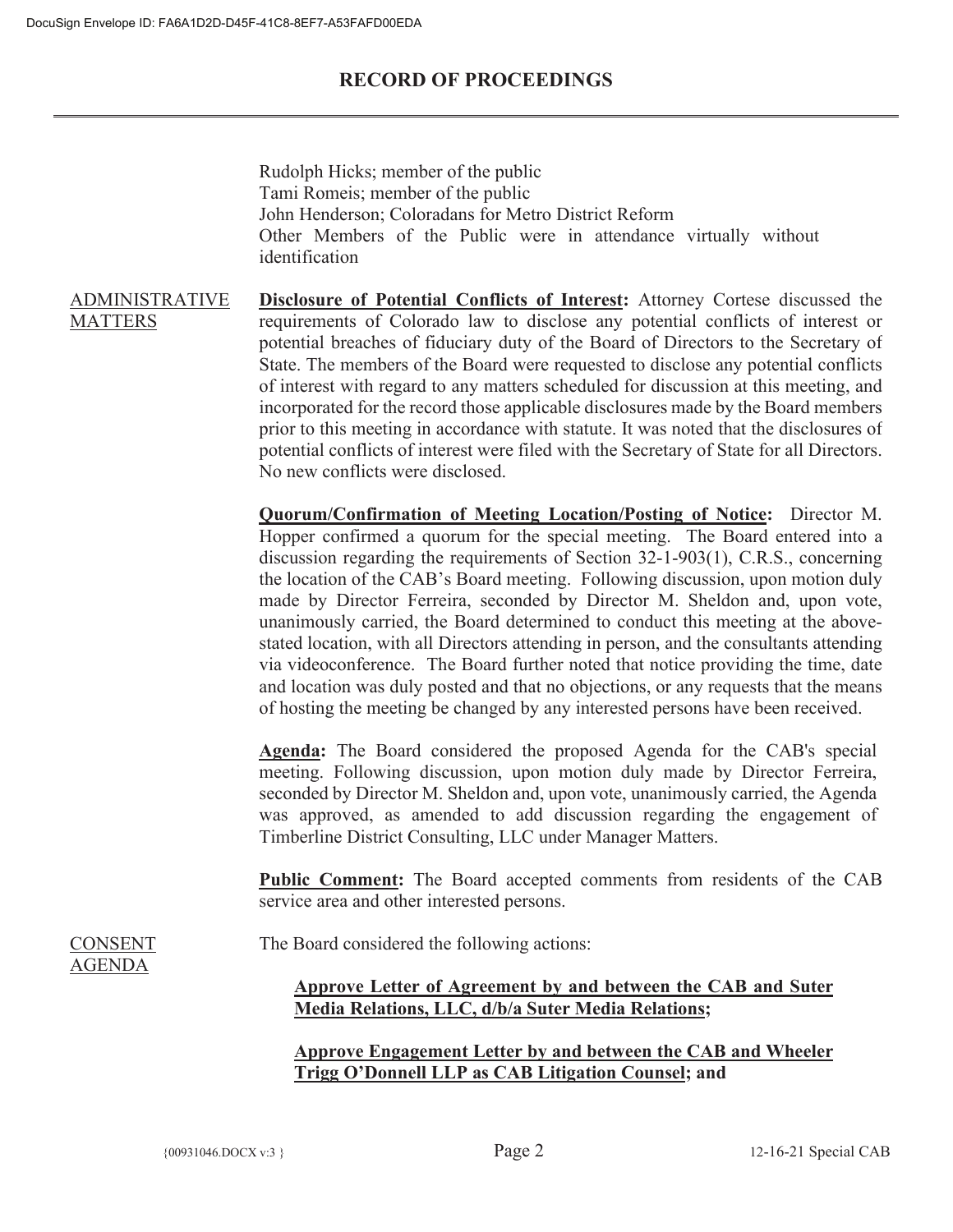### **Approve Consulting Services Agreement by and between the CAB and Turn Corps Political and Communications Strategies LLC for Public Engagement and Communication Services.**

Following discussion, upon motion duly made by Director Ferreira, seconded by Director M. Sheldon and, upon vote, unanimously carried, the Board approved the Consent Agenda items, as presented.

LEGAL MATTERS **Status of Issuance of Special Tax Revenue Refunding and Improvement Bonds, Series 2021A(3), in a maximum principal amount of up to \$375,000,000 ("2021A Bonds"):** The Board discussed the issuance of the CAB's 2021A Bonds. Mr. Thomas noted that the refunding of the 2020 Bonds from the current rate of 8% on the 2020A Bonds and 9% on the 2020B Bonds to an expected 5.75% rate for the 2021A Bonds would provide cost savings of approximately \$878,000,000 over time.

> **Subordinate Special Tax Revenue Draw Down Bonds, Series 2021B(3), in a maximum principal amount of up to \$140,000,000 ("2021B Bonds"):** The Board discussed the issuance of the proposed 2021B Bonds.

### **SECOND READING (2021B Bonds):**

**Resolution authorizing the issuance of the CAB's 2021B Bonds, for the purpose of paying, reimbursing and financing certain public improvements and in connection therewith, approving an indenture of trust and other related documents and instruments; authorizing the execution and delivery thereof and performance by the CAB thereunder; repealing prior inconsistent actions; appointing a CAB Representative to act on behalf of the CAB under such indenture of trust; appointing an Authorized Delegate to make certain determinations relating to the 2021B Bonds as authorized under Section 11-57-205, C.R.S.; authorizing incidental action; and establishing the effective date thereof:** 

The Board opened the public hearing at 2:45 p.m.

Nick English and Jon Henderson provided public comment in opposition to the Board's issuance of the 2021B Bonds.

Following discussion, the Board closed the public hearing at 2:47 p.m.

Attorney Lay reviewed the Resolution with the Board. Following discussion, upon a motion duly made by Director M. Sheldon, seconded by Director Ferreira and, upon vote, unanimously carried, the Board appointed Director M. Hopper to act as the CAB Representative under such indenture of trust.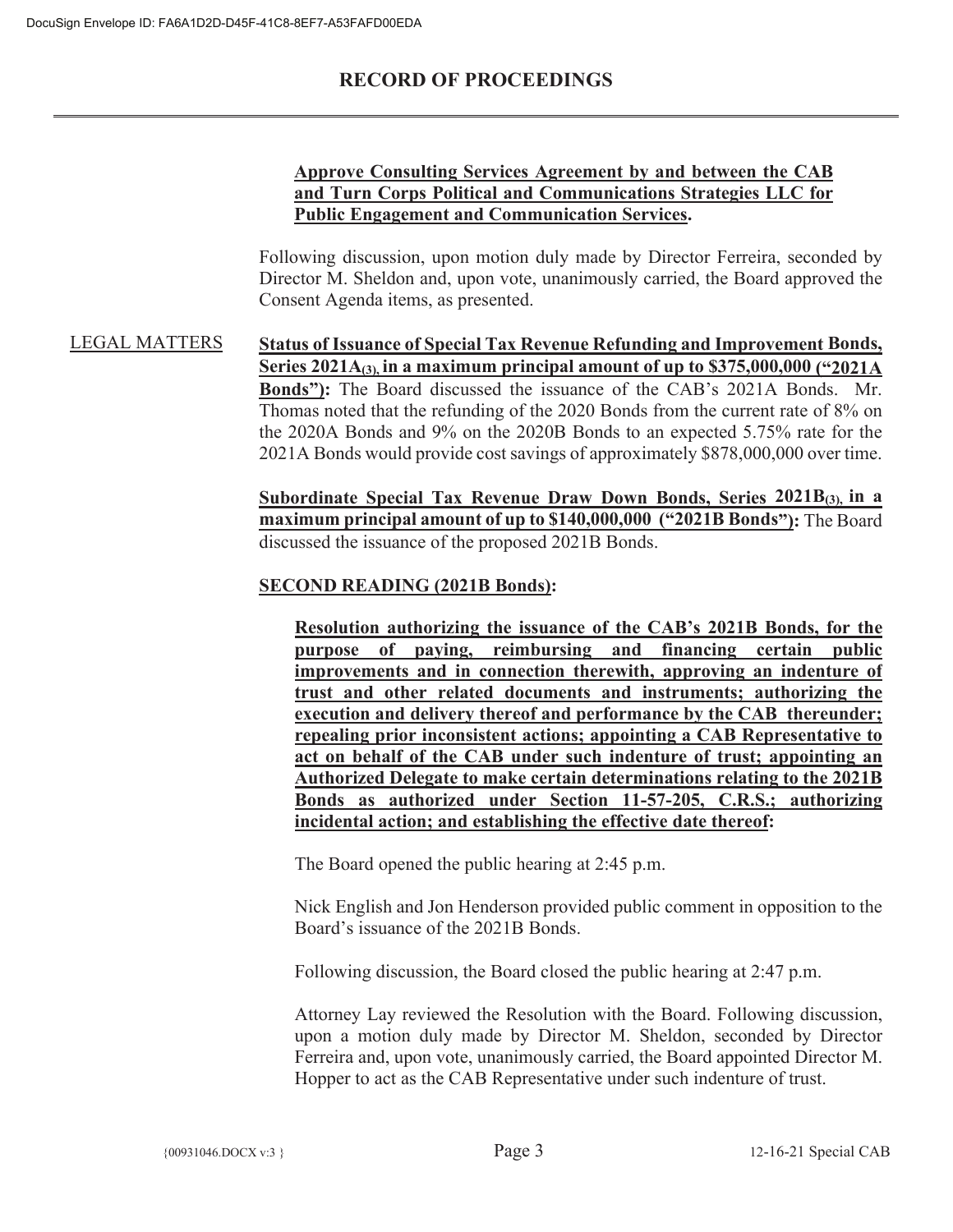Upon a motion duly made by Director M. Hopper, seconded by Director M. Sheldon and, upon vote, unanimously carried, the Board appointed the District Accountant as the Responsible Person.

Upon a motion duly made by Director Ferreira, seconded by Director Shearon and, upon vote, unanimously carried, the Board appointed Director M. Hopper as the Authorized Delegate.

Following discussion, upon a motion duly made by Director M. Sheldon, seconded by Director Shearon, and upon a motion of 3 with Director Ferreira abstaining, the Board adopted the Resolution authorizing the issuance of the CAB's 2021B Bonds, for the purpose of paying, reimbursing and financing certain public improvements and in connection therewith, approving an indenture of trust and other related documents and instruments; authorized the execution and delivery thereof and performance by the CAB thereunder; repealed the prior inconsistent actions; appointed a CAB Representative to act on behalf of the CAB under such indenture of trust; appointed an Authorized Delegate to make certain determinations relating to the 2021B Bonds as authorized under Section 11-57-205, C.R.S.; authorized incidental action; and established the effective date thereof.

**Certain of the CAB's 2021B Bonds may be issued, over time, to the Aurora Highlands, LLC in accordance with the terms of the Amended and Restated Capital Construction and Reimbursement Agreement by and between the CAB and Aurora Highlands, LLC:** The Board acknowledged that certain of the CAB's 2021B Bonds may be issued, over time, to the Aurora Highlands, LLC in accordance with the terms of the Amended and Restated Capital Construction and Reimbursement Agreement by and between the CAB and Aurora Highlands, LLC.

**Porter Adventist Health System:** The Board discussed the proposed PorterCare hospital campus of approximately 40 acres.

**PILOT Exception Agreement by and among PorterCare Adventist Health System, the CAB, Aurora Highlands, LLC, Aurora Highlands Holdings, LLC, Green Valley East, LLC, GVRE 470 LLC, GVR King, LLC, GVR King Commercial, LLC, Aurora Tech Center Holdings, LLC, ATEC Metropolitan District No. 2 and Oxnard Financial, LLC ("PILOT Exception Agreement"):** Following discussion, upon a motion duly made by Director M. Sheldon, seconded by Director Shearon and, the Board approved the PILOT Exception Agreement.

#### FINANCIAL MATTERS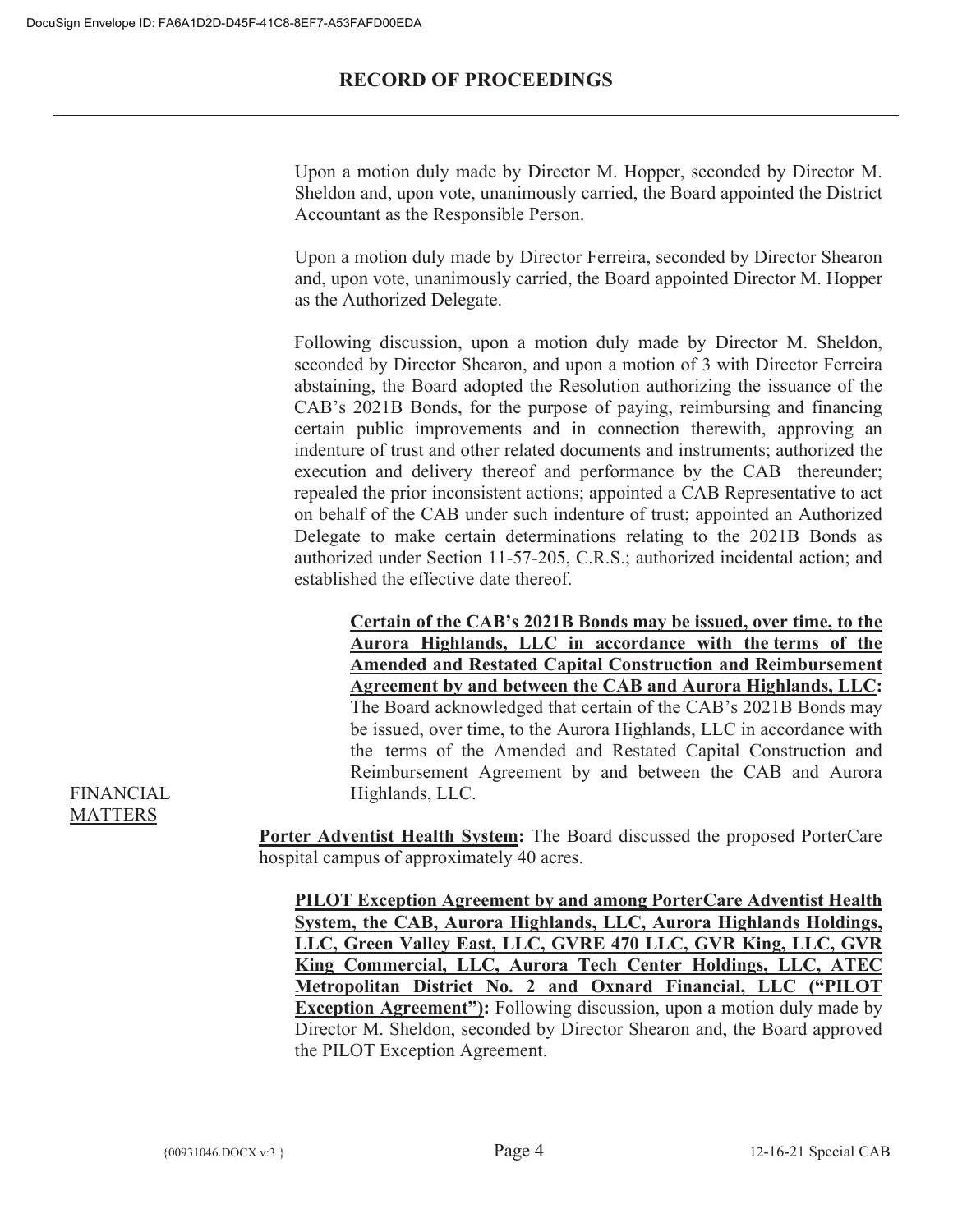**PorterCare Operation Funding and Contribution Agreement by and between the CAB and PorterCare Adventist Health System:** Following discussion, upon a motion duly made by Director M. Sheldon, seconded by Director Shearon and, the Board approved the PorterCare Operation Funding and Contribution Agreement by and between the CAB and PorterCare Adventist Health System.

**Payment of Claims for Operating Costs:** Ms. Sedgley reviewed the Lender funding request with the Board. Following discussion, upon a motion duly made by Director M. Sheldon, seconded by Director Ferreira and, upon vote, unanimously carried by roll call, the Board acknowledged approval of the payment of claims for operating costs in the amount of \$68,159.96.

# **Cash Position Report Dated August 31, 2021, updated as of December 13, 2021:**

Ms. Sedgeley reviewed the Cash Position Report with the Board. Following review, upon a motion duly made by Director M. Sheldon, seconded by Director Ferreira and, upon vote, unanimously carried by roll call, the Board accepted the Cash Position Reported dated August 31, 2021, updated as of December 13, 2021.

**CAB and Aerotropolis Area Coordinating Metropolitan District ("AACMD") Engineer's Report and Verification of Costs Associated with Public Improvements / In-Tract Improvements (Draw No. 41) (Series B) Engineer's Report and Verification of Costs No. 3 prepared by Schedio Group LLC ("Engineer's Report (Draw 41)"):** Director Hopper reviewed the Engineer's Report (Draw 41) with the Board. Following review and discussion, upon a motion duly made by Director M. Sheldon, seconded by Director Ferreira and, upon vote, unanimously carried by roll call, the Board approved the Engineer's Report (Draw 41).

**CAB and AACMD Engineer's Report and Verification of Costs Associated with Public Improvements (Draw No. 42) Engineer's Report and Verification of Costs No. 19 prepared by Schedio Group LLC ("Engineer's Report (Draw 42)"):** Director Hopper reviewed the Engineer's Report (Draw 42) with the Board. Following review and discussion, upon a motion duly made by Director M. Sheldon, seconded by Director Ferreira and, upon vote, unanimously carried by roll call, the Board accepted the Engineer's Report (Draw No. 42).

**Project Fund Requisition No. 01, under the CAB's 2021A Bonds:** Following review and discussion, upon a motion duly made by Director M. Sheldon, seconded by Director Ferreira and, upon vote, unanimously carried by roll call, the Board approved Project Fund Requisition No. 01 under the CAB's 2021A Bonds, in the amount of \$4,700,141.83 and authorized Director M. Hopper to execute same.